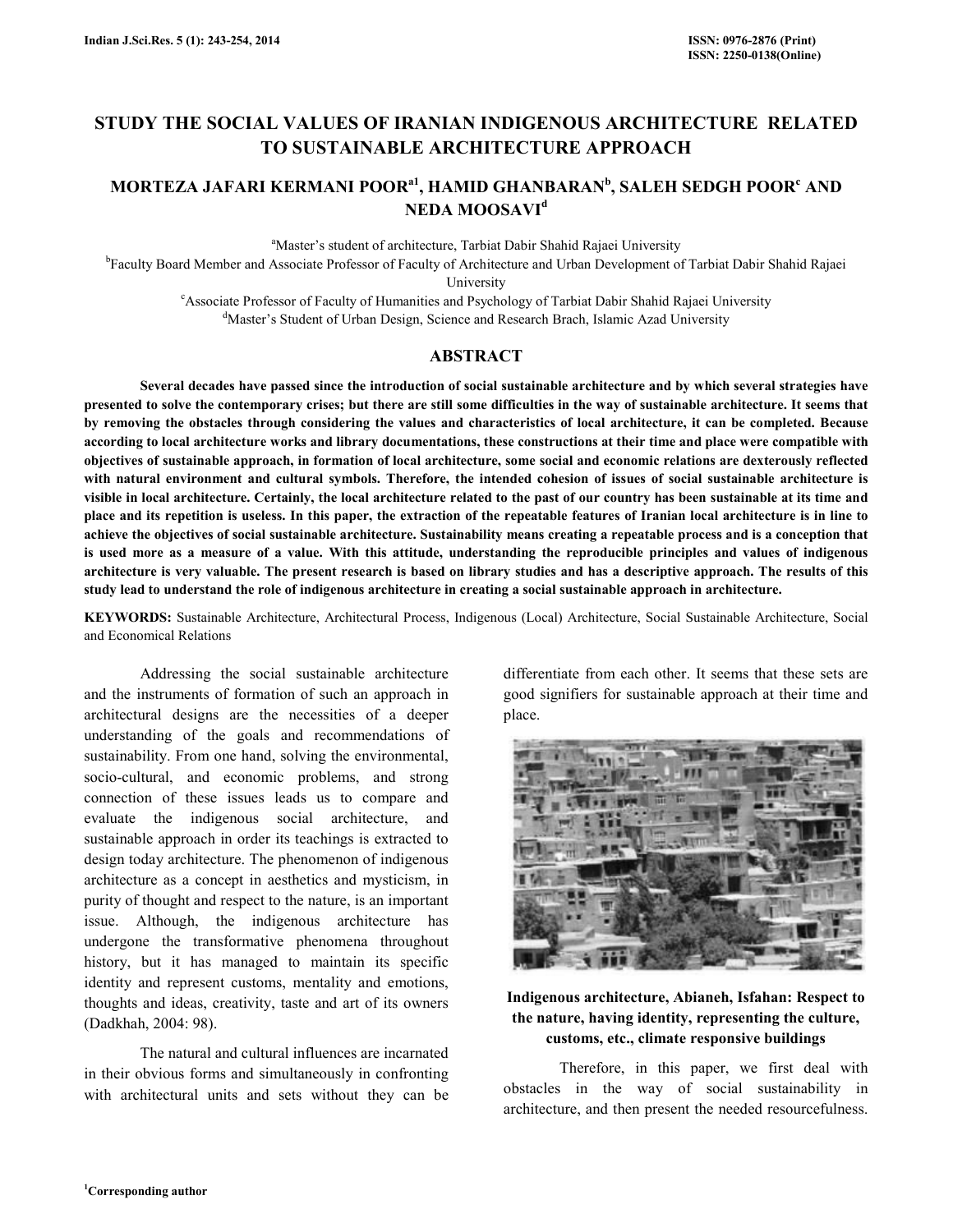Changing social attitudes to social sustainable architecture as a repeatable process and considering the socio-cultural, environmental, and economic fields of design bed, and finally addressing the indigenous architecture and its capabilities in creating social sustainability are taken into consideration. Meanwhile, Iranian social, indigenous architecture has been studied as a suitable model towards a sustainable approach and its sustainable aspects has been extracted. What architectural culture of the past has had by itself as a tradition, today it is as a lifeless body before us, and naturally today's societies, in exploring and using the past values, have to search for recognition of unfamiliar and forgotten values (Robubi, 2005: 58).

### Correction of the existing obstacles in creating social sustainable approach in architecture

 Equating sustainability with biophysical relations and ignoring dependent relationships related to the customs, lifestyle, and cultural values is not correct. Therefore, affairs that cause the problem in the way of sustainable architecture are as follows:

1- Policies that are the result of non-criticized and continuous growth of the strategies of sustainability, and today these policies are problematic.

2- Aesthetic programs that are skillfully embedded in architectural sense and understanding, and marginalize sustainability correlations or think of form-construction as sculpture.

3- It may be incorrect to assume that sustainability through combined technologies, which are represented symbolically, is obtained. In this case, only the appearance of the building is reminiscent of sustainability issues (Willis, 2000).

 All these things have caused that the social sustainable architecture is thought to be a technology that is transferable to any area. Here, two problems are occurred:

1. Considering the social sustainable architecture as a product;

 2. Ignoring the necessity of conformity of each new issue and technology with characteristics of the site, in other words, not pay attention to the necessity of being local the subject.



#### Tokyo Nara Tower, based on social sustainability

#### The process of sustainable architecture

 Nowadays social sustainable architecture is seen through the introduction of the architecture as the product of the sustainability. While, by reversing this relation, that is, the sustainability is derived from architecture, a major change will occur. A change means to destroy and rebuild architecture and architects. In that case, the architect will ask himself the following questions when the project starts:

- What will be made sustainable through the constructed form?
- If what we claim that is sustainable, is truly sustainable?

 The answer of the first question will become clear by understanding the types of activities that a building will support. The answer of the second question is very difficult. As it is necessary to be judged what is built, if the judgment is cruel, in many cases, the answer to this question that whether what is claimed that is sustainable is truly sustainable or not and only it is partially sustainable. With "No" answer, the architect must make clear that what should be used, and if the answer is "partially sustainable", architecture should make it clear how to correct it (Willis, 2000).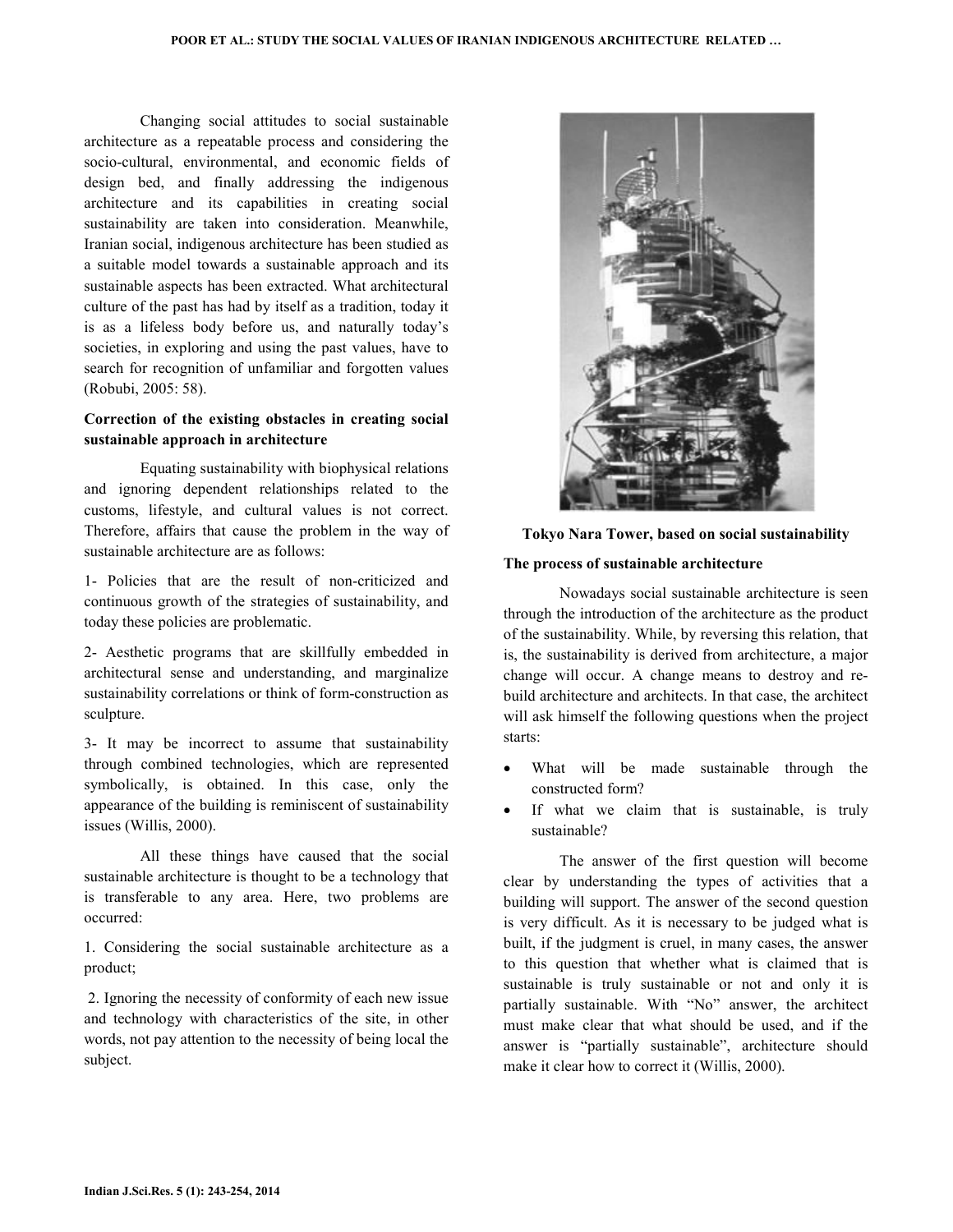In order to make a correct relation between the constructed form and what ought to be sustainable, we should change the consideration toward designing a building as a finished product, and pay attention to procedures which involve this topic, that what are supported in an intended building? How they are fixed with other processes and cooperate with each other? This means that they are seen as the connector of the intersection of service flows, materials, information, people and other things of living. Social sustainable architecture means a process that can be repeated. Sustainability is a concept that is more used as a measure of value of a method. A method which is confronted with contemporary security needs through a sustainable and repeatable behavior. Thus, here the process is considered as well as final product. Certainly, social sustainable architecture recognizes that the final product may be worn due to the passage of time and may need to be replaced. But it also recognizes the process that remains survival and viable, and that process can be renewed or repeated (Norton, 1999).

 Sustainability needs to be seen in relation to the process without unnecessary destruction of environment and resources, and also as a power that is resistant and is sustainable and as a thing that forms the relationship between biophysics of the constructed object and social

culture and sign and symbol. This perspective toward sustainability as a process is more than a finished product. It means looking at it as an ability to change. It also means to keep a good sense of what things should be preserved and what is suitable for sustainability (Willis, 2000).

Whether buildings, objects, activities, technologies, state of residence or work, mental and physical habits and what is unsuitable for sustainability refer to consistency, coherence and continuity are active and have the sense of movement and mean a saving for the future, such as the preservation of water resources, sustainability protects what has the capacity to be preserved. So, the architecture needs to be designed as an activity which makes the environment stable, associated with the ability to sustain what needs to be sustainable.

### Social sustainability is a feature of the basic local architecture

 Sustainability, in spite of its basic and universal slogans which is global and target the problem of the ground, in order to achieve realistic and performable strategies from one hand and supporting the variation which exists in nature from the other hand, recommends local approaches and considers the slogan "think globally, but act regionally" (Ahmadi, 2005).



#### Diagram 1: Triple stages of social sustainable architecture process

 A social sustainable architecture combination, as a ready-made product, cannot be moved from one place to another. As mentioned, the social sustainable architecture policy presents some characteristics, but environmental sustainability, social-economic sustainability, … are essentially content features which related to localized and locally available resources and traditions, or the rights and needs of local people, are relevant, (Norton 1999).

 Therefore, we cannot classify a special building technology as technology of social sustainable architecture, or mistakenly consider it as an appropriate technology. A valid system that works well in one location would be inefficient in a new context in the

future or at another location due to changing cultural, social and physical factors. Thus, we should pay attention to the potentials of those processes, technologies and systems, in order to be able to possibly use them in a given location, because sustainability is an underlying feature.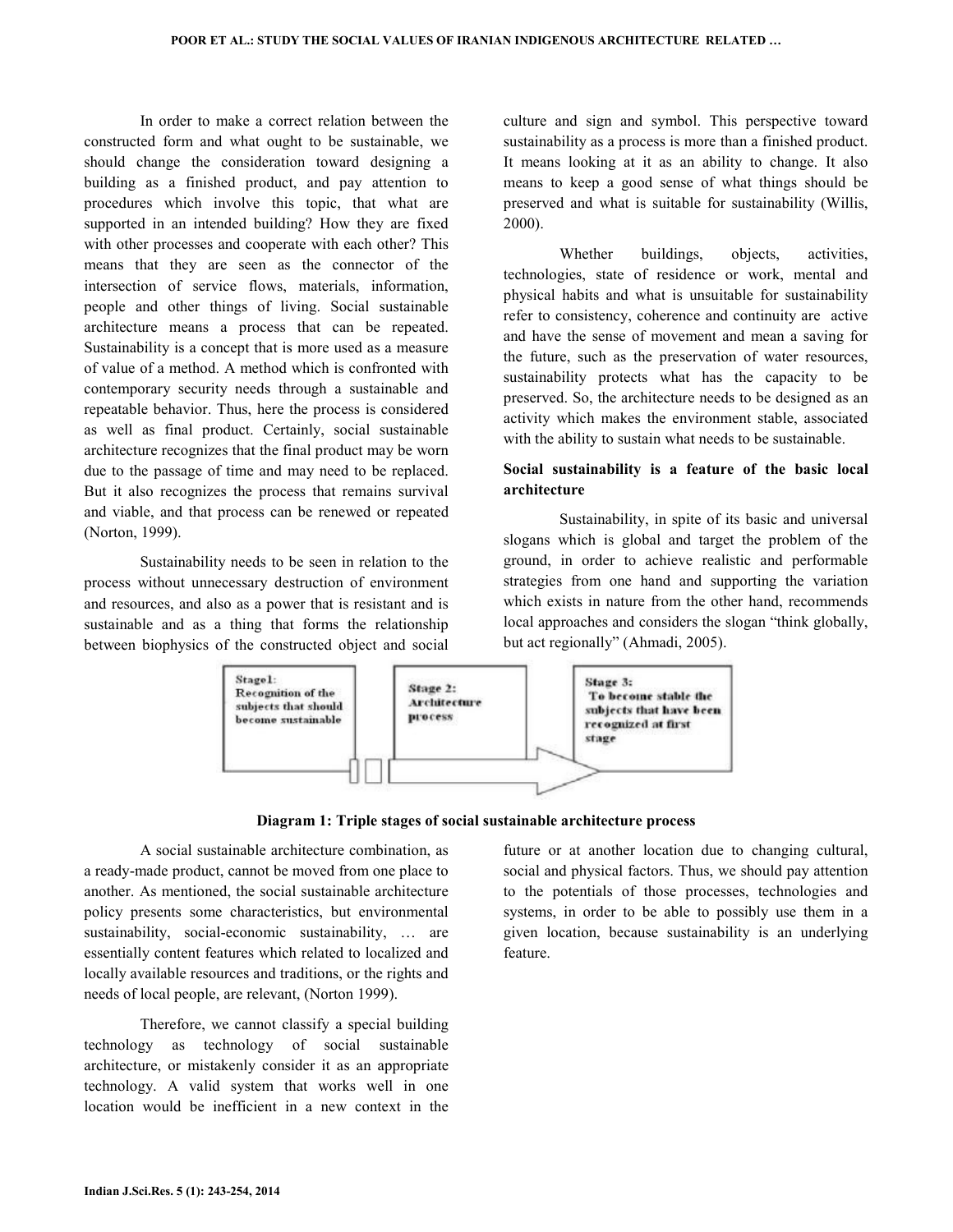

# Shoshtar New City, social indigenous architecture that is a combination of patterns of social, traditional architecture with technology and modern materials

 However, sustainability puts us forward the new ways of achieving to human-made environments, but to gradually become more important the cultural-social factors in design process, the intertwined and more complex products are provided (Ahmadi, 2003).

 Recently, many methods of environmental technologies fail before they successfully complete, because their designers have not been able to detect the cultural-social continuity and content of architecture, or understand the needs and expectations of those who intend to use it. In fact, here, the topic is to forget how local culture and values must be maintained. It really affects the success or failure of a project (Cole, et al. 2006).

 The global process of technology progress in the fields of information and communication has led to increase the consumption, continuing urbanization and the growing internationalization of capital and businesses around the world, and has caused profound culture become new ethnic patterns, and cultural relations become the unexpected fact of combinational cultures. At the same time, the rapid growth of technology will involve in increasing environmental problems at the global scale, which its results could be seen as the ecological disasters, such as rapid loss of resources and the natural species, high consumption, and increasing the values of energy wasting. Thus, it is understood such that the artificial environment as a prominent cultural branch and the main energy consumer seriously implies on both processes (Cole et al. 2006).

#### Preparation the bed of sustainability

 As noted above, information and knowledge about new ideas and skills, and many new technologies can hardly be transmitted to other cultures and countries. These ideas, skills, and technologies, even after the introduction to a new cultural context, either have partially been implemented or have not been consistent and have been replaced, or have been ignored. It seems that the key of this problem is in disability of those who did not consider the expectation, desires, and local cultural needs in designing and propagating new technologies. Before being claimed, these technologies as a fact, are valuable and applicable, it must be understood that they have sophisticatedly linked to culture, and the technologies that have been accepted for a group of people, will not necessarily be accepted by others (Cole, et al. 2006).

 In subjects that their pressure is on issues such as the future, the best ways for designing, and planning for the public centralized realm, some interesting cases are considerable:

 The key arguments are concepts of civil construction-architecture and social sustainability, which are strongly tied together. Neither ecological methods nor cultural sustainability can be responsible separately and distinctly. The responsibility of environmental guarantee, that is, cultural sensitivity, is cultural sustainability, which should include ecological awareness. For civil construction, without compatible combination of these two, no future will be viable and sustainable (Cole, et al. 2006).

 Therefore, understanding the context and content of the local culture is necessary to implement and transfer the technologies successfully. New technologies and practices, in order to be accepted and work, require being in line with expectations, needs and culture of the people who use these technologies. When these issues are considered that which techniques and methods can be generally acceptable and present a social sustainable architecture that is responsible for specified characteristics, the following criteria and regulations can be the base of evaluation and comment about social sustainable architecture (Norton 1999).

The main use of existing materials and local transportation.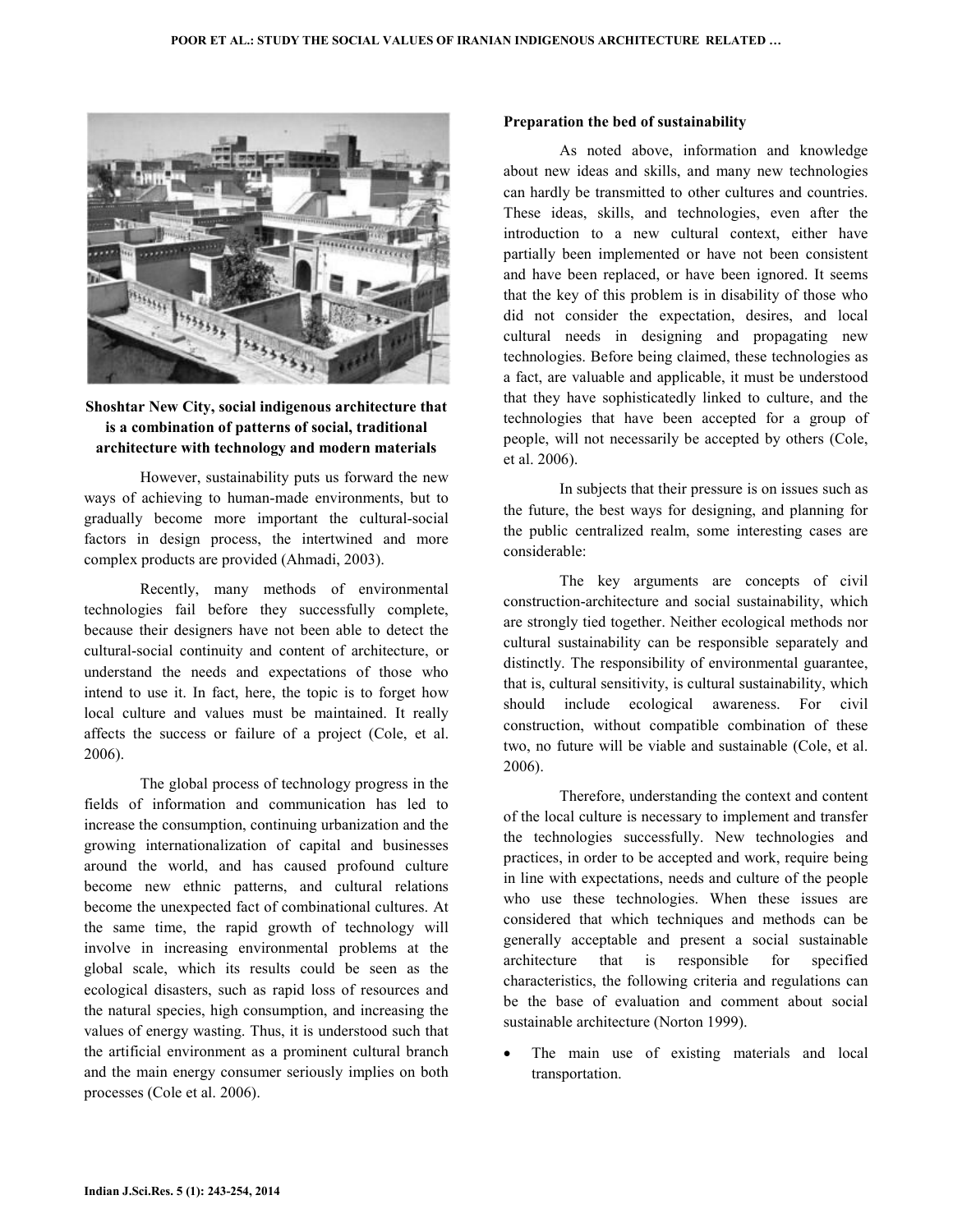- The use of resources that are available enough to meet the underlying and general demands so that does not lead to environmental degradation.
- Lack of dependence on equipment that is not readily available.
- The use of skills that can be practically developed in the community.
- The architecture that can be obtained according to local social economic fields.
- The architecture that can produce valuable results.
- The architecture that can respond to the effects of local climate.
- The architecture that has flexibility to meet local needs and habits.

The preparation of the bed to create social sustainable architecture

The architecture that can be replicated by local people.

 Many cases of successful social sustainable architecture have been existed before; they have been compatible with these regulations and have been obtained through local struggles and initiations, or sometimes foreign supports. Understanding that what are really sustainable needs much more time in order the skills are created and developed to prove an idea, or for establishing an organizational or financial system which can be sustainable, is evaluated. Thus, according to what was mentioned, we can show the preparation of the bed to create sustainability as illustrated in figure 1.

#### Environmental aspects;

Doing research about local resources and choosing resources that are appropriate to use, accompanied with maintaining the duration of that source.

#### Cultural-social aspects;

Considering expectations, desires and needs of local culture,

Creating cultural sensitivity to environmental problems,

Improvement of people's expectation and knowledge,

Propagation of methods that can be repeated by people,

The use of skills that can be developed in society,

Creating the atmosphere which has inflexibility to be compatible with people needs and customs.

### Economic aspects;

Considering the local facilities

Lack of using the unavailable equipments

#### Figure 2: The cases of preparation of the bed to create sustainable architecture

### Rejection or acceptance of the social sustainability through the past traditional ways

 According to what was mentioned, social sustainable architectural approach requires making an appropriate local basis. The mistake that may occur here is to take into account the traditional designing or climatic designing instead of local designing. While the local designing is not the repetition of what was common in the past, however, it may typically be possible to follow the traditional design process. Climatic Design is a part of the local social architecture, but not exactly it. Traditional policies have led to the creation of shelters that have been

stable for centuries, but today cannot meet the present needs and available resources. In this environment, finding new solutions and policies that are truly sustainable is very difficult. If we must match ourselves with rapid growth of needs, so we should prepare the solutions where they are available (Norton 1999).

 Most of the samples of designing methods and traditional construction building are proper examples of sustainable architecture in their time, and present the appropriate using of local sources that have been compliance with local skills which have been combined to construct an artificial environment that are compatible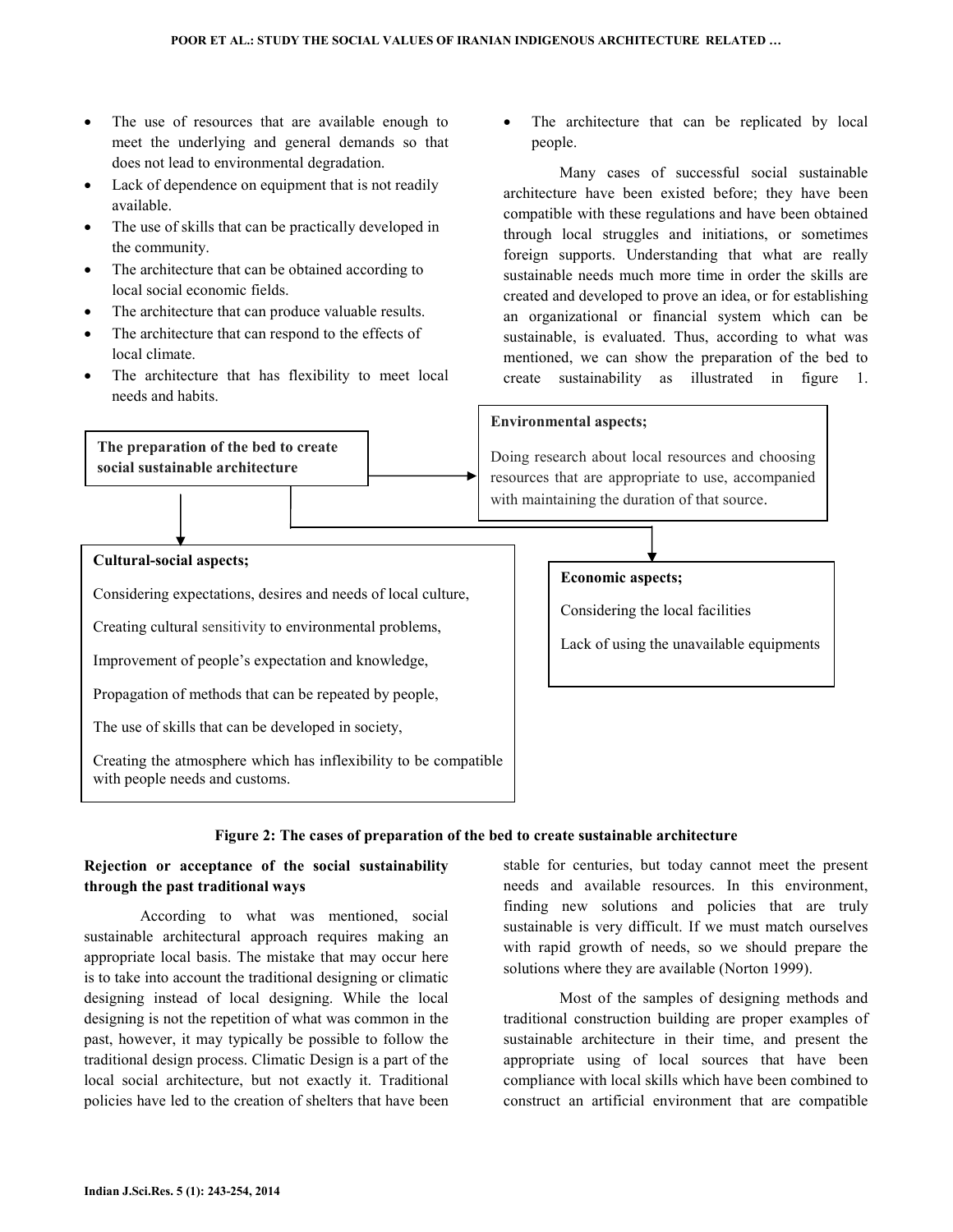with people's needs. But factors which include statistical growth of change and converting the rural spaces into civil spaces, to become empty the natural sources and human construction and significant changes in expectations and lifestyles, all are combined with each other in different ways to wear out the traditional biocapability or even the last methods of providing shelter. This means that there are a lot of traditional ways to solve the needs. However, some aspects of which still work well, some other aspects are non-functional, incompetent or totally non-sustainable. Today, people need other types of buildings; more buildings which are constructed with higher speed; also their financial income has changed. So all these changes mean that a building method that has worked well in the past in its share, may now be difficult to build and maintain a construction by which, and is not be able to meet today intended needs. Gradually it becomes clear that we ought to be looking for an alternative. As it was noted in preparing the basis for sustainable architecture section, considering the methods, skills and equipment that are available and repeatable in the region is very important. Thus between rejection of

bio-compatibility of traditional solutions and lack of access to many modern options, social sustainable architecture defines a method so that such a gap is filled. It seems that taking into account the traditional architectural policies is the first step for this movement. On the other hand, acquiring the knowledge about environment and architecture is only possible by understanding human activities in his surrounding environment; and the objective of architecture can be considered to create a human notion within a physical form. So if we accept that the architecture is the reflection of human the physical life, a life with all its needs, beliefs, attitudes, and generally its values, we must realize that our current and future architecture cannot be unrelated to past architecture (Robubi, 2005: 57).

 In formation of local architecture, some social and economic relations with the natural environment and cultural symbols are subtly reflected. This architecture is responsible for needs of a society in connection with natural factors and spiritual demands of human beings (Dadkhah, 2005: 98).



### Figure 3: Removing barriers to social sustainability according to local properties



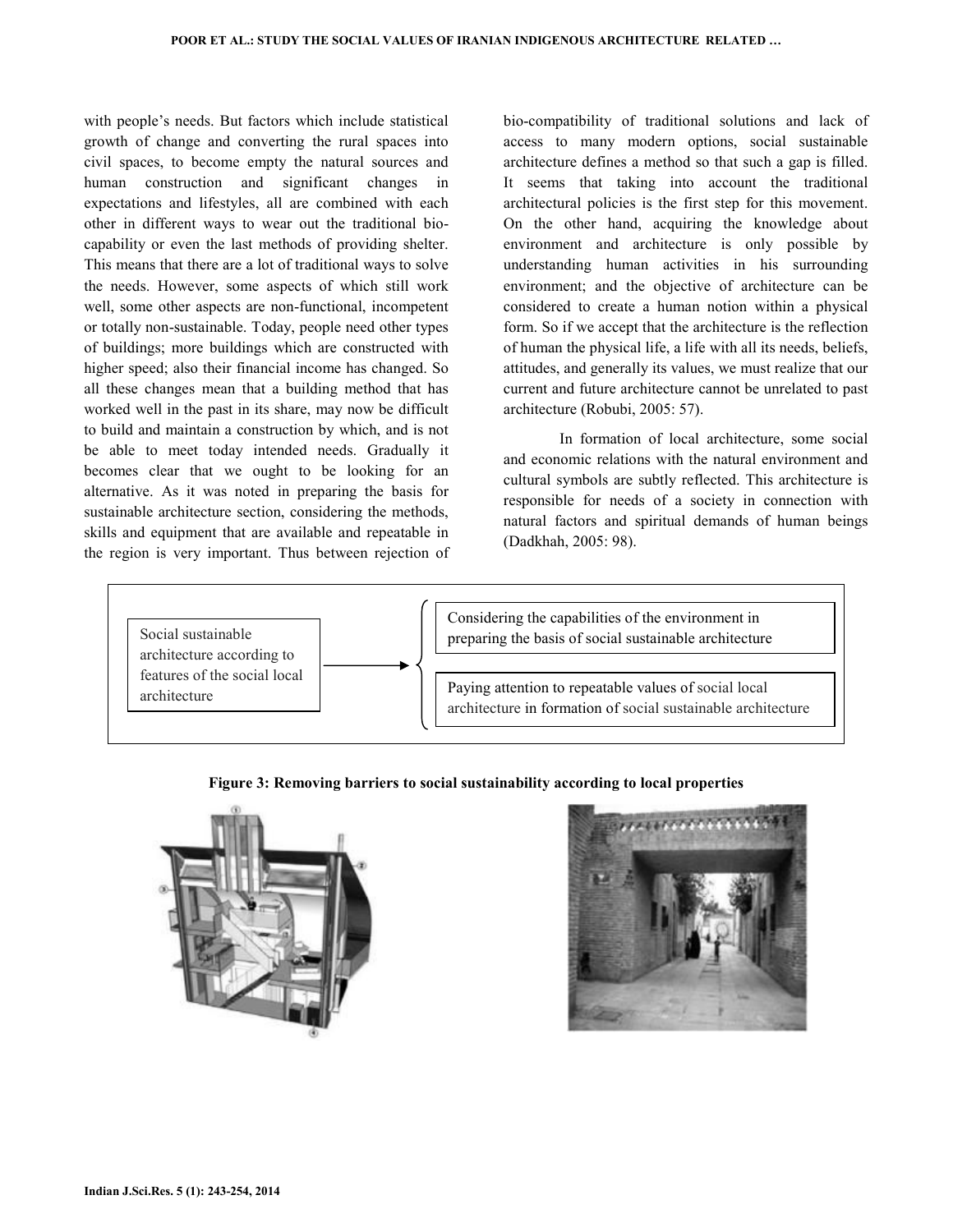

 Paying attention to repeatable values of social local architecture in formation process of social sustainable architecture:

• Reuse the air trap element which is a combination of technology and aesthetics of traditional architecture. • Arches over the alleys to create shade.

 Given the foregoing discussion, it is clear that the initiation of the frame of past architecture is not our consideration, but understanding the social sustainability of construction in its time and place, and the appreciation of those values that today can also work well, is desired.

### Sustainability approach in principles of Iranian social indigenous architecture

 The presence of principles in Iranian architecture allows all to use the general language among them. Iranian traditional building principles are appeared through the standard unit of measurement, modular design and appropriateness in designing. What principles of Iranian architecture present is based on considering to stages and levels of designing and management of construction. The purpose of this discussion is not the recommendation of the pattern and form repetition, but the purpose is to identify the social and indigenous architectural principles, and identify the problems that indigenous architecture was proposed to solve it. Iranian

traditional architecture has focused primarily on the following:

- Looking at nature and associating its sacredness,
- Stages of designing and human designing,
- Reliability of the construction.

#### Looking at nature and associating its sacredness

 A work of architecture, from the time of creation, from the moment that has to take the first step for its embodiment, blends in with the soil: receives water from the earth, after changing its morphology and chemicalphysical content differently gives the water back, sets its face to breeze, and its back to the winds that annoy it; integration with nature is accompanied both with the obedience and utilization of it. Establishment in a natural environment, whether due to respect to it or in connection with total beliefs that were born of the old culture and adventurous history of this ancient land, is done with elegance and subtlety (Fallamaki, 2005: 82-83).

#### Meaningful nature in architecture

 In Iranian society and culture, there is respect for all elements of nature. In Gnosticism, it is believed that water, wind (air), soil, and fire (light) and worldly factors are the basic elements of our surroundings. Thus, in Iranian architecture, the presence of these elements is always evident. To believe in these four elements still provides the appropriate solutions for insight and interaction of the building and the surrounding area. Traditional human being has always explored the nature to better recognize the Lord.



Manifestation of nature and Iranian garden in a carpet. Symbols of the nature are meaningful and their presence is felt in traditional human life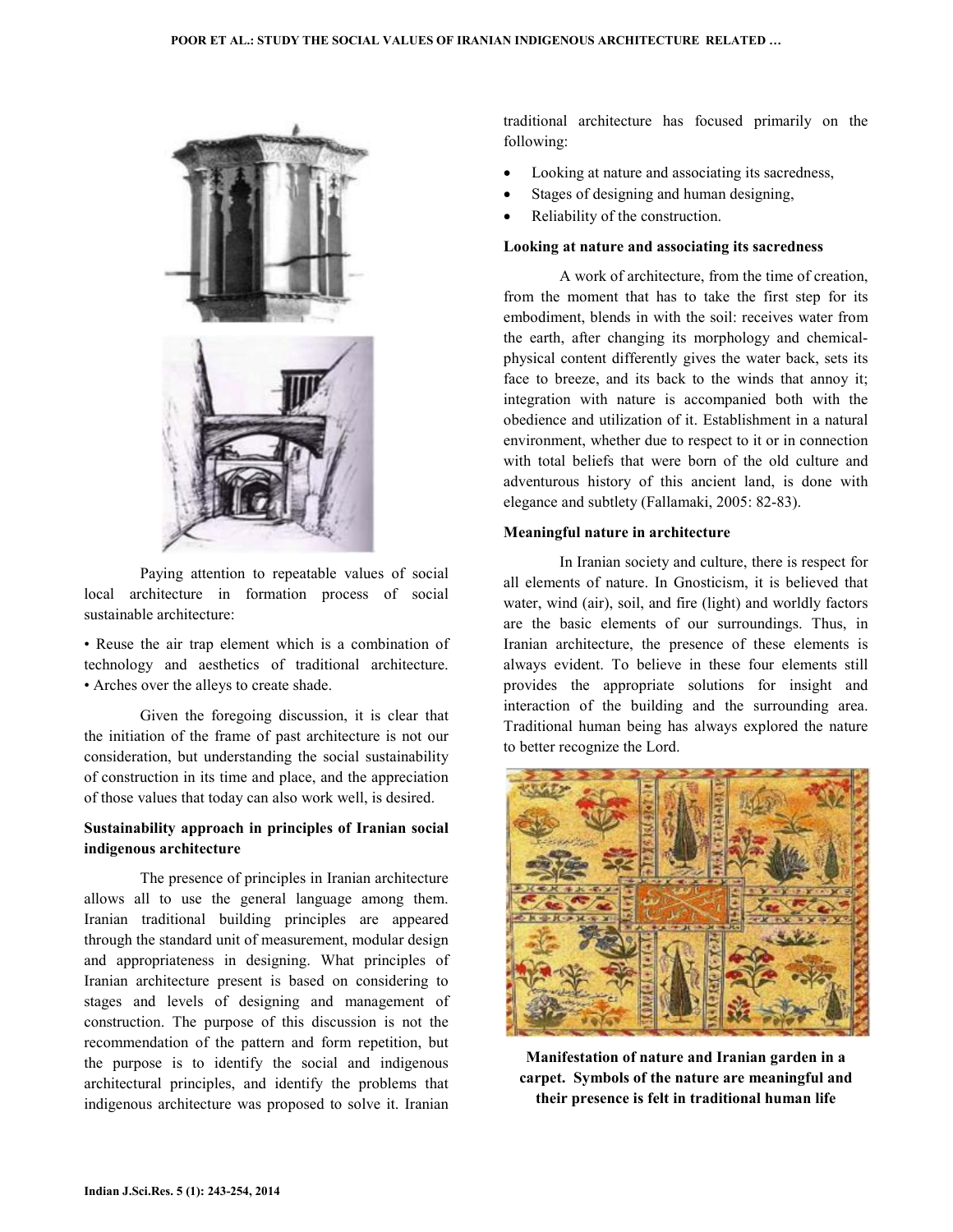Having backyard is a good example of Iranian architecture. Inspiration from the nature is seen in many of the characteristics of buildings. Using natural plants, natural lighting, natural ventilation and thermal properties of land and other natural forces, all are included in this architecture. Also in the scale of designing, planning and urban applications, the use of natural potentials is evident. In Iran, the direction of building is the most efficient factor for the use of resources and natural potentials (Pirnia, 2003: 1).

 As each natural creature that lives in its environment and depends on it, social traditional architecture has also been formed in its natural context, and harmonious and dependent to it. Its component materials are obtained from the nature of its environment. Its design and plan is such that has the most compatibility

with the local climate, and creates less imposing and destruction for both the environment and the construction itself (Tahbaz, 2004: 112-114). According to the Iranian principle, any work that causes damage to the environment, that work and its component are prohibited. This is the same thing which is considered as the first step or basis of sustainability (Vakili, et al. 2006).

 As can be seen, respect for nature and its elements have an important influence on the conceptualization and innovation in early stage of designing.

 Autonomy of using the local canvas materials: for example, people had the habit of using soil of excavated foundations, to make bricks (Pirnia, 2004: 32).



# Presentation of water in the Iranian garden: referring to concepts of water such as holiness and purity and flowing the life in it. Water consumption management and consideration of the concept of contentment is clearly evident in Iranian garden

 Avoiding the absurdity of contentment: This feature is trying to show all practical efforts done to achieve maximum efficiency for users that considers some consequences such as control of wasting costs and avoiding structural loads, and making light the buildings as well as possible through the removal of parts of dead loads. Today, the equal conditions for such concepts are obtained through the low level of adequacy, sufficiency, efficiency and different levels of economic management and technology. Of course, meanwhile referring to consumption culture among Iranians in the past is essential. In this architecture there is contentment meaning the most optimal degree of utilization of the available resources and the management of individual and social life based on the facilities (Naghizadeh, 2002: 43).

 To follow the nature and creation, materials and aggregates have been used with considering the principle of contentment, and their maximum efficiency and power have been used. For example, in using clay or plaster, with a thorough understanding of materials and their properties, each material has been used at the peak of its perfection corresponding with its characteristics, that observance of this principle has provided the architect so many facilities. For instance, in application of raw brick, the construction of different types of dome and vault, in application of brick, the art of brickwork and a variety of combinations and brick paints, in application of glazed tiles, a variety of paints and tile designs, and in applying water, different methods of using water in subterranean water, pond, fountain and waterfall have been achieved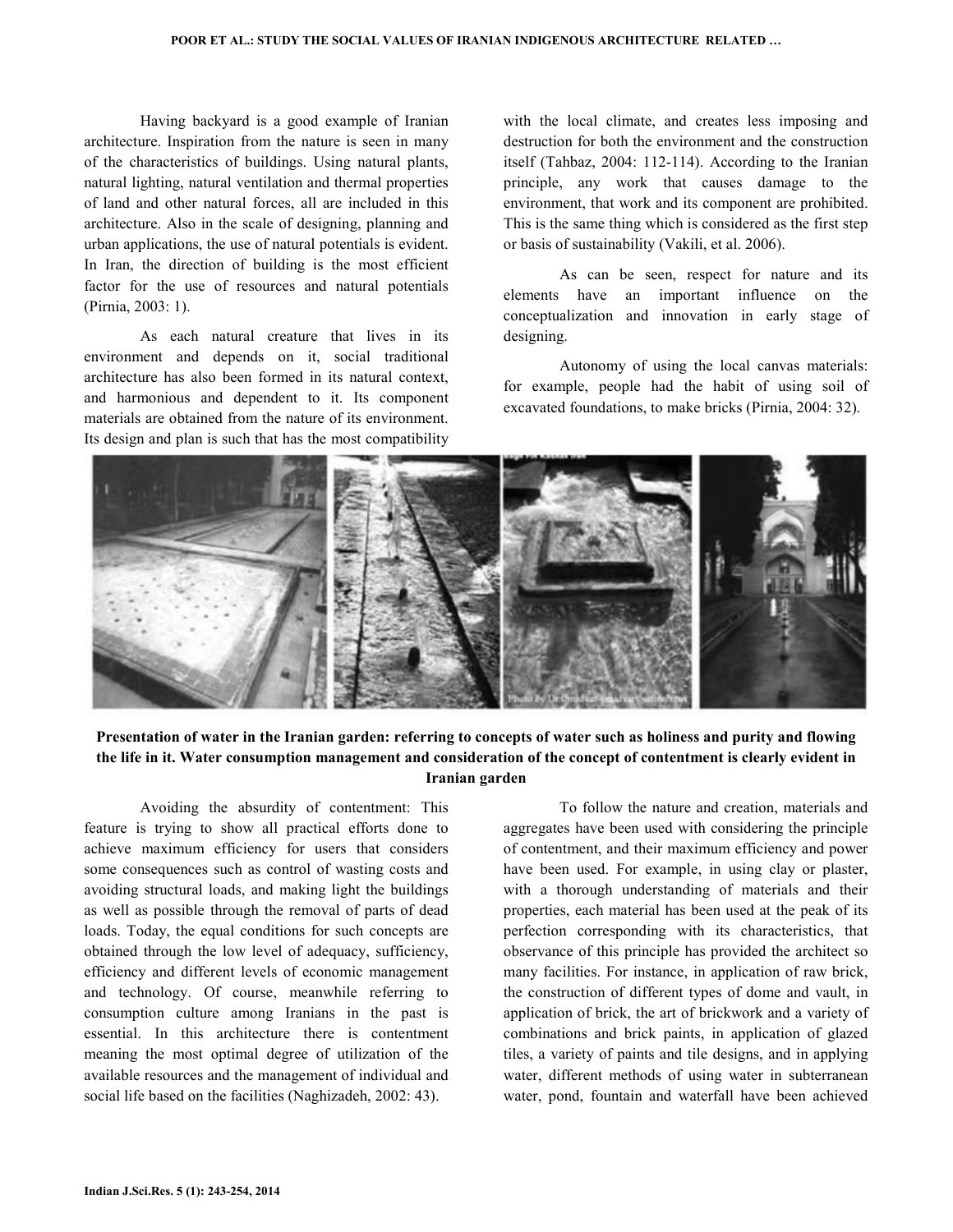that by applying them in architecture, pleasing and dreaming gardens and palaces have been built in the desert (Tahbaz, 2004: 112).

 In the concepts of modern architecture several examples of this kind have been included in a sustainable building design. Selecting compatible local materials includes the application of internal energy, inactive energy, and environmental methods of designing in technology management which related to the effects on the environment. The basic concepts mentioned in designing stage and human designing in social sustainable architecture, meeting the spiritual and physical needs of inhabitants have particular importance (Soflaei, 2004).

 Human designing is the most important principle of social sustainable design that deals with the capability of living of all components which form the global biological system. This principle deeply roots in the need to maintaining chain elements of biological systems that the continuation of human life and survival related to their existence. In modern societies, more than 70 percent of the life of each person is spent in the interior spaces. Therefore, the most necessary role of the architecture is to create the constructed spaces that sustain the security, health, physical comfort, mental health and utility of their inhabitants. Meantime, we should not forget the efficiency factor of the scheme: if the efficiency of products with low energy consumption can be as equal as that of the previous product which lacks this feature? (Kim, 1998: 14).

 Introversion: each society believes in a great respect for its culture, habits and customs. Iranian culture respects the family and its privacy. Accordingly, the Iranian people have shown two kinds of spaces in designing. Activities related to the families and their privacy should be established in a separate space compared to general activities.

 People-like activities that relate to the needs and consequences connected to the capability of of a building to be applied, that is, all needs of the users of the building should be responded in spite of their social positions (Pirnia, 2004: 26).

 This system and its characteristic in designing show how much the architecture behaviors sensitively toward the culture of the community members. Thus, the priority of designing mission relates to satisfaction from basic and primary needs of human being through rational

functions. The stages of Iranian architectural design consist of many steps. Five steps in traditional designing include:

1. Measurement: to understand the physical size and possible capacity.

2. Dialog: to communicate with clients and two-way negotiation with them to understand the required needs.

3. Design: drawing the general idea and demonstration the concept of designing in order the designer and the client can negotiate with each other.

 4. The approved plan: it is to complete the projects that are based on accepted sketches, approved ideas and concepts by the client.

5. Added cost of finished designs based on the approval of possible changes: it is to design the final documentation in a way that a building to be built as it is designed. This step shows how the customer's need and his/her satisfaction are important for Iranian architecture.

 The instructions mentioned in this section show that in architecture process, the user client plays one of the key roles in the system (Vakili, et al. 2006).

 Flexibility: in the social indigenous architecture, the aim is to understand the spirit of the location not the location itself. The lack of paying attention to dynamic and application within the place and emphasizing on object and its static form that causes the most of architects and planners, believing that by changing the value vectors in architecture the physical shape is changed, talk about the progress, change, adaptability and flexibility, but unfortunately, this movement still remains in the same form of physical activity, regardless of its meaning. This kind of attitude, due to considering the covers and appearance criteria, will not succeed. Because in this context, the main concept is not adaptability and flexibility of physical shapes but is the adaptability and flexibility of functions. Phenomena which in relation with the social, economical, cultural, and psychological properties in a dynamic interaction always result in occurrence of certain functions. The concept of functional adaptability in architecture indicates this fact that no phenomenon and element cannot be stable, unless in the appropriate location conditions so that, its innate nature accept it, because never a tree grows in the salt marsh (Robubi, 2005: 59).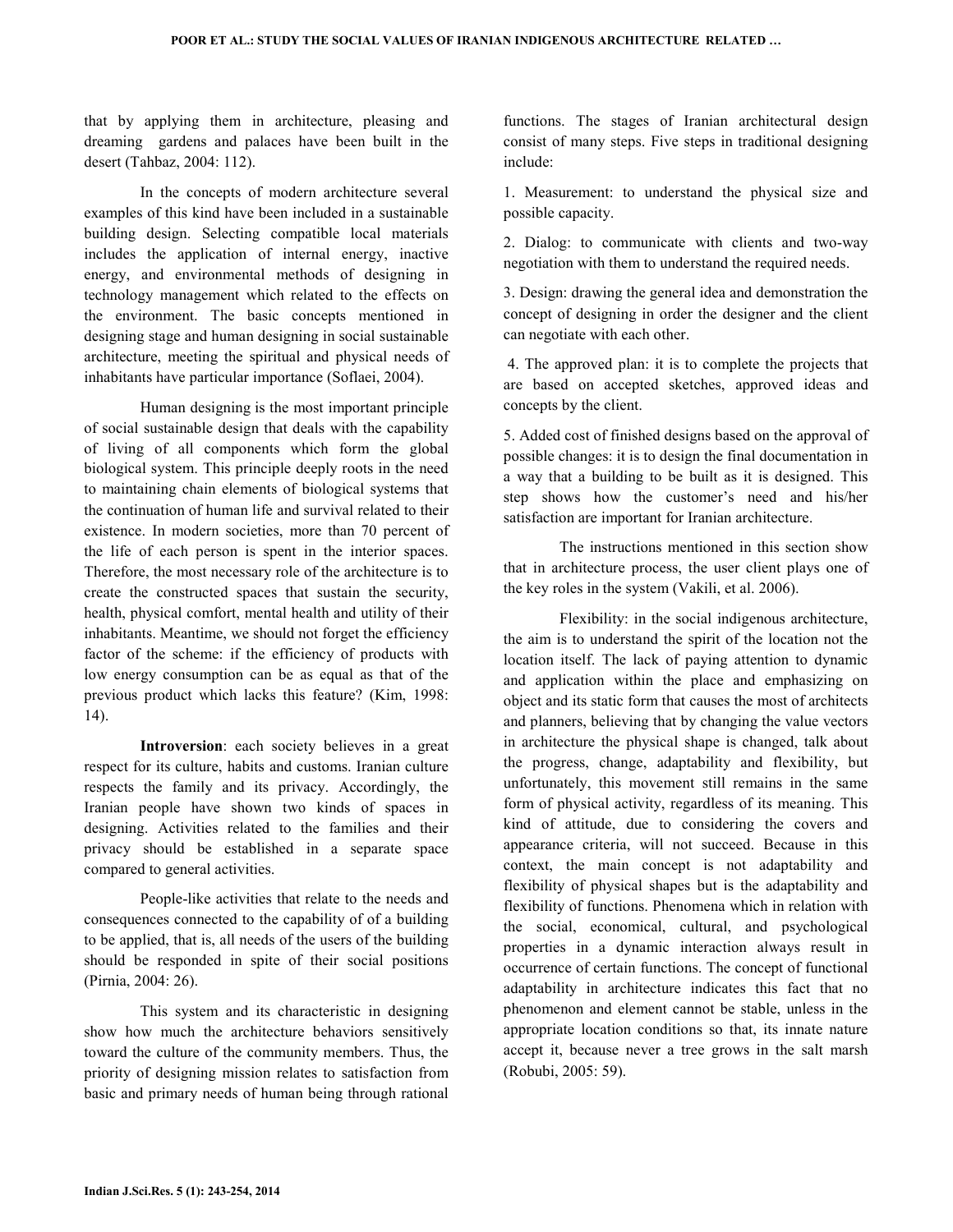The considerable sample of this statement is reflected in a traditional house: in a traditional house, variability is possible by following the map of house from a public pattern of formation and using the module basic system. The house yard, due to being located in the center, is placed in the dividing place of functions and has had the ability to turn into a collective space for parties and celebrations. This centrality rather being a physical centrality is a conceptual and functional focus. The depth of light trap spaces in various directions of the yard is different. Sometimes, this depth is as large as the arch of the facades of the surrounding walls, and sometime as big as the depth of the hall and air trap. Inside facades of yard which are formed by following the same public pattern make possible the recognition of major and minor spaces of the house. The depth of facade sometimes is as the size of component layers forming the wall and sometimes as the depth of sunshine breaking and entering antechamber room, and in some cases as the depth of a porch or a portico. Neutral availability to rooms through the courtyard and corridors connecting the rooms has made possible the diverse function of the rooms. This kind of internal connections causes to combine the functions in a space and to reduce wasting connecting spaces. Other elements such as casement \_ unlike today's specialized functions\_ had a variety of functions such as the capability to communicate and pass through the yard, lighting to interior spaces simultaneously. Sash windows, however, were not used for passing, with variations in the geometry and the use of colored glass, with a circulation of day and the light, and change of radiating light, had create a variety of interior spaces (Aynifar, 2003: 69-74).

#### The reliability of the construction

 One of the characteristics of Iranian architecture is the use of geometry in its designs. Geometric design rules lead to a better understanding of the size, proportion and beauty and forces related to the structure which are concerned with the building construction. Precise understanding of geometry and the cases related to it

enables Iranian architecture to provide a more stable and valuable forms (Pirnia, 2003: 25).

 Module unit: basic unit of measurement in building is called module which is a basis for other measurements. Module was the small and identical measures were applied wherever they were needed (Pirnia, 2003: 30-31).

 Measurement system helps the geometry and its benefits were applied to better understand the behavior of forces in the building structure. As mentioned in the previous section, use of module made the architect to be able to create flexible spaces, and this flexibility leads to increase the life of the building.

 Material science: material science is the study of static stability of construction, the technique of construction, and the basis of study the material which includes static and dynamic essential needs in construction, and also includes the attempts done in constructing to be compatible with the existing levels of knowledge and technology.

# The benefits of applying the principles of Iranian indigenous architecture towards social sustainable architecture approach

 If we accept that the form, including the form of natural or social phenomena, belongs to external world and has specific properties or energy that this energy can change an object to anything else, and also we accept that human beings have been responsible for physical and non-physical needs and necessities to provide the constructed space using shapes with environmental facilities and restrictions to meet their needs, in this case, we can claim that the social indigenous architecture has been and also is an applied science in any time of its history that with the universal concept of physical and non-physical properties mentioned previously in this section, can be considered as repeatable values in social sustainable architecture process to create modern constructions (Robubi, 2005: 66).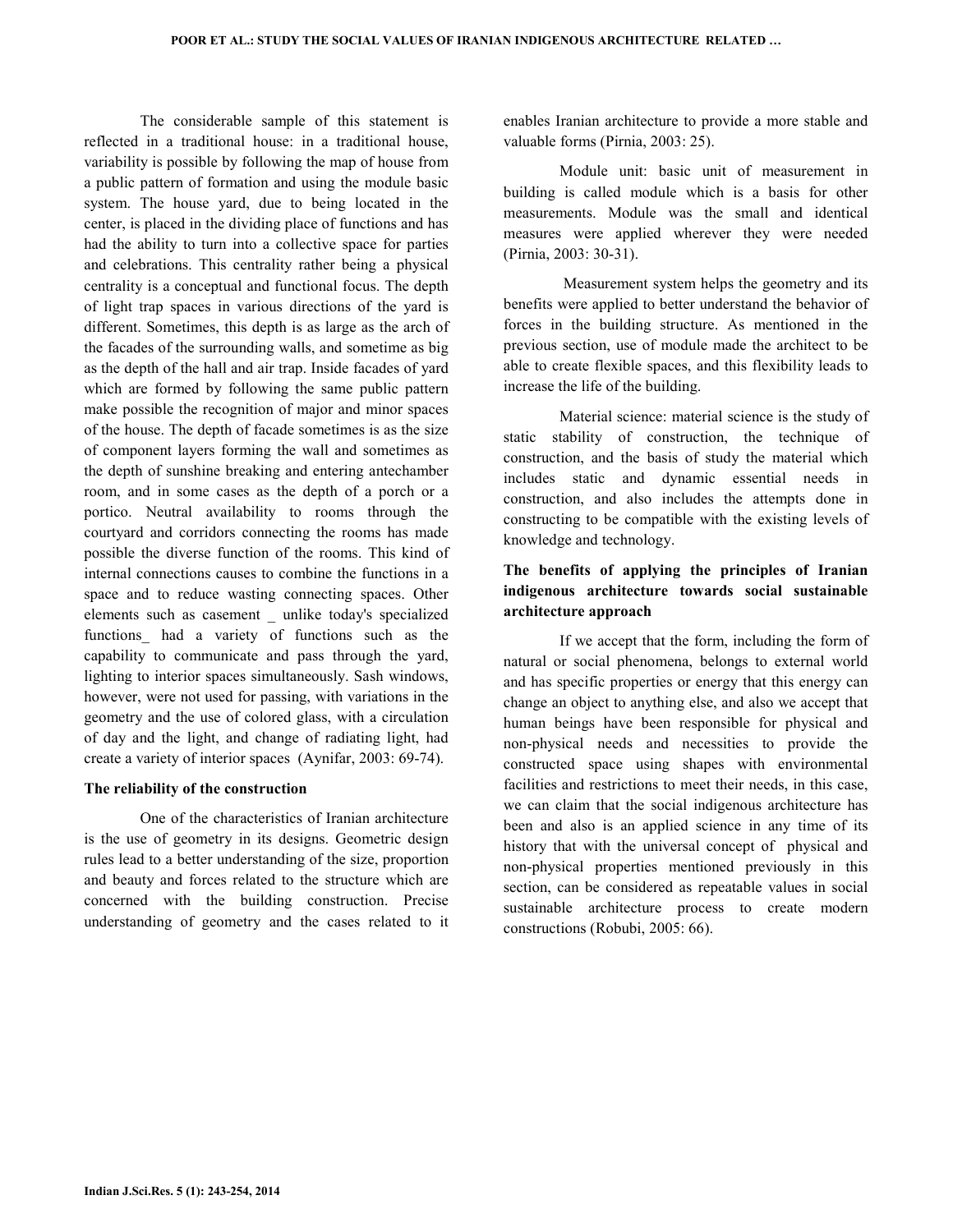| <b>Cultural–social aspects</b>                                                                                                                                                                                                                                                                                                                      |
|-----------------------------------------------------------------------------------------------------------------------------------------------------------------------------------------------------------------------------------------------------------------------------------------------------------------------------------------------------|
| Being people-like: the social indigenous architecture behaves sensitively to the culture of community members, including                                                                                                                                                                                                                            |
| introvert approach which considers the user's needs in terms of his/her need for privacy and security                                                                                                                                                                                                                                               |
| Compatibility: Compatible with residents of the building due to flexibility                                                                                                                                                                                                                                                                         |
| Making meaningful the nature in architecture that causes to create consumer's correct consumption culture and contentment                                                                                                                                                                                                                           |
| The orientation change bad habits: avoiding unnecessary things which lower efficiency. Readiness and ability to change our                                                                                                                                                                                                                          |
| minds may be able to solve problems, even more than to find a definitive solution to a problem.                                                                                                                                                                                                                                                     |
| <b>Environmental aspects</b>                                                                                                                                                                                                                                                                                                                        |
| Considering the conceptual properties of the nature which leads to create the sense of respect to the nature, contentment, and                                                                                                                                                                                                                      |
| becoming meaningful the constructed environment                                                                                                                                                                                                                                                                                                     |
| Considering the material characteristics of the nature, climate design, and compatibility with surrounding environment                                                                                                                                                                                                                              |
| Autonomy of ecological materials: the use of safe, healthy and local materials, available technology, accountability and                                                                                                                                                                                                                            |
| practicability which are the obtained outcomes in today construction activities the concentrated energy and consequences such as                                                                                                                                                                                                                    |
| the concept of sustainability, maintainability, serviceability, and simplicity have been taken into consideration.                                                                                                                                                                                                                                  |
| <b>Economic aspects</b>                                                                                                                                                                                                                                                                                                                             |
| Avoiding the vainness of contentment which leads to saving resources and will result in lower costs                                                                                                                                                                                                                                                 |
| Flexibility of the construction which increases the life of the building, and consequently increases creating the new spaces, and                                                                                                                                                                                                                   |
| destroying the useless spaces.                                                                                                                                                                                                                                                                                                                      |
| .<br>$\mathbf{a}$ , $\mathbf{a}$ , $\mathbf{a}$ , $\mathbf{a}$ , $\mathbf{a}$ , $\mathbf{a}$ , $\mathbf{a}$ , $\mathbf{a}$ , $\mathbf{a}$ , $\mathbf{a}$ , $\mathbf{a}$ , $\mathbf{a}$ , $\mathbf{a}$ , $\mathbf{a}$ , $\mathbf{a}$ , $\mathbf{a}$ , $\mathbf{a}$ , $\mathbf{a}$ , $\mathbf{a}$ , $\mathbf{a}$ ,<br>the company's state of the com- |

Material science: creating stable constructions which reduces the costs of maintenance and repairs

Figure 4: Repeatable values of indigenous architecture in each of the interested areas of social sustainable architecture

# **CONCLUSION**

 The barriers which exist in the way of social sustainable architecture are solvable by considering social sustainable architecture as a process and paying attention to indigenous fields of its formation. Sustainability needs to be seen in relation to the process, as what forms the relationship between biophysics of the formed object and social culture. Inability of designers who have failed to detect the continuity and cultural-social context of architecture or to understand the needs and expectations of those who intend to use it have led to the failure of many projects in the field of sustainability. In fact, here we talked about how the local culture and values must be maintained. It really affects the success or failure of a project. Sustainable architecture approach requires making an appropriate local bed, but traditional policies that has resulted to create shelters that have been stable during centuries, today cannot meet the present needs and resources, thus here considering the local features means to consider its values. Considering the local properties is significant in two ways: one is to create an appropriate basis for the formation of social sustainable architecture, and the other is to use repeatable values of indigenous architecture in the architectural process. Preparation of context to create social sustainable architecture can be studied in all three socio-cultural, economic and environmental fields that in all the branches the features and capabilities of the region and its people are

considered. In extraction of the values that should be considered in formation of architecture, attention to repeatable values of indigenous architecture is very important. The effect of these values in each three fields of environmental, social-cultural and economic sustainability can be studied.

 Designing of research horizons to continue and develop the processes: As mentioned before, new technologies and practices, in order to be accepted and work, require being in line with the expectations, needs, and knowledge of people and culture that possibly employ it. In this paper we pointed out the indigenous architecture that in a period its connection has been interrupted with the past, thus, understanding exactly what today people want is an important point in understanding the applicability of the extracted values of social indigenous architecture. Therefore, we can achieve to a kind of architecture that works well as the past architecture and is set in continuation of this architecture.

### **REFERENCES**

- Ahmadi, Farhad. (2003). Social Sustainable Architecture.Abadi Journal Autumn- Winter issue, 41-107, No. 40.
- Alpagonoolu, Adriano; Mehryar, Mohammad; Robubi, Mostafa; Falamaki, Mohammad Mansour;Dadkhah, Mahiar; Shariat, Azarandokht; Eqbali, Rahman, and Sanei,